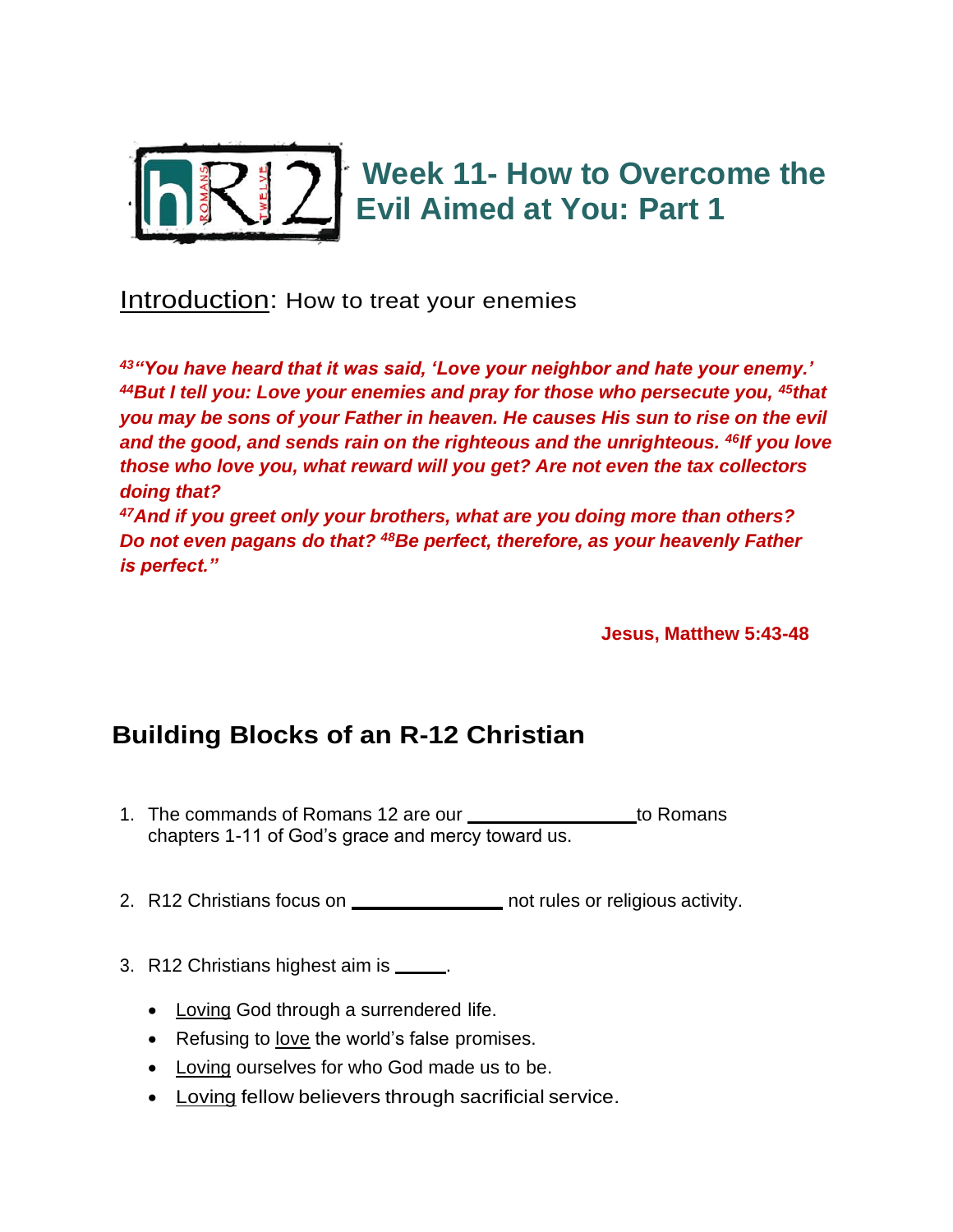• Loving our enemies by supernaturally returning good for evil.

## **Supernaturally responding to evil:**

## **Romans 12:14-21**

*<sup>14</sup>"Bless those who persecute you; bless and do not curse***. <sup>15</sup>***Rejoice with those who rejoice; mourn with those who mourn.* **<sup>16</sup>***Live in harmony with one another. Do not be proud, but be willing to associate with people of low position. Do not be conceited.* **<sup>17</sup>***Do not repay anyone evil for evil. Be careful to do what is right in the eyes of everybody.* **<sup>18</sup>***If it is possible, as far as it depends on you, live at peace with everyone.* **<sup>19</sup>***Do not take revenge, my friends, but leave room for God's wrath, for it is written: "It is Mine to avenge; I will repay" says the Lord.* **<sup>20</sup>***On the contrary: "If your enemy is hungry, feed him; if he is thirsty, give him something to drink. In doing this, you will heap burning coals on his head."* **<sup>21</sup>***Do not be overcome by evil, but overcome evil with good."*

## **A Romans 12 response to personal attack:**

**Positive Command** = " **BLESP** them that persecute you."

**Forgiveness** – Romans 12:14

**3 Phases of Forgiveness**

- 1. **Forgive** it is a \_\_\_\_\_\_ to forgive
- 2. **Forgiving** it is a

Forgiving is choosing to give another person what they need the most, when they deserve it the least, at great personal cost.